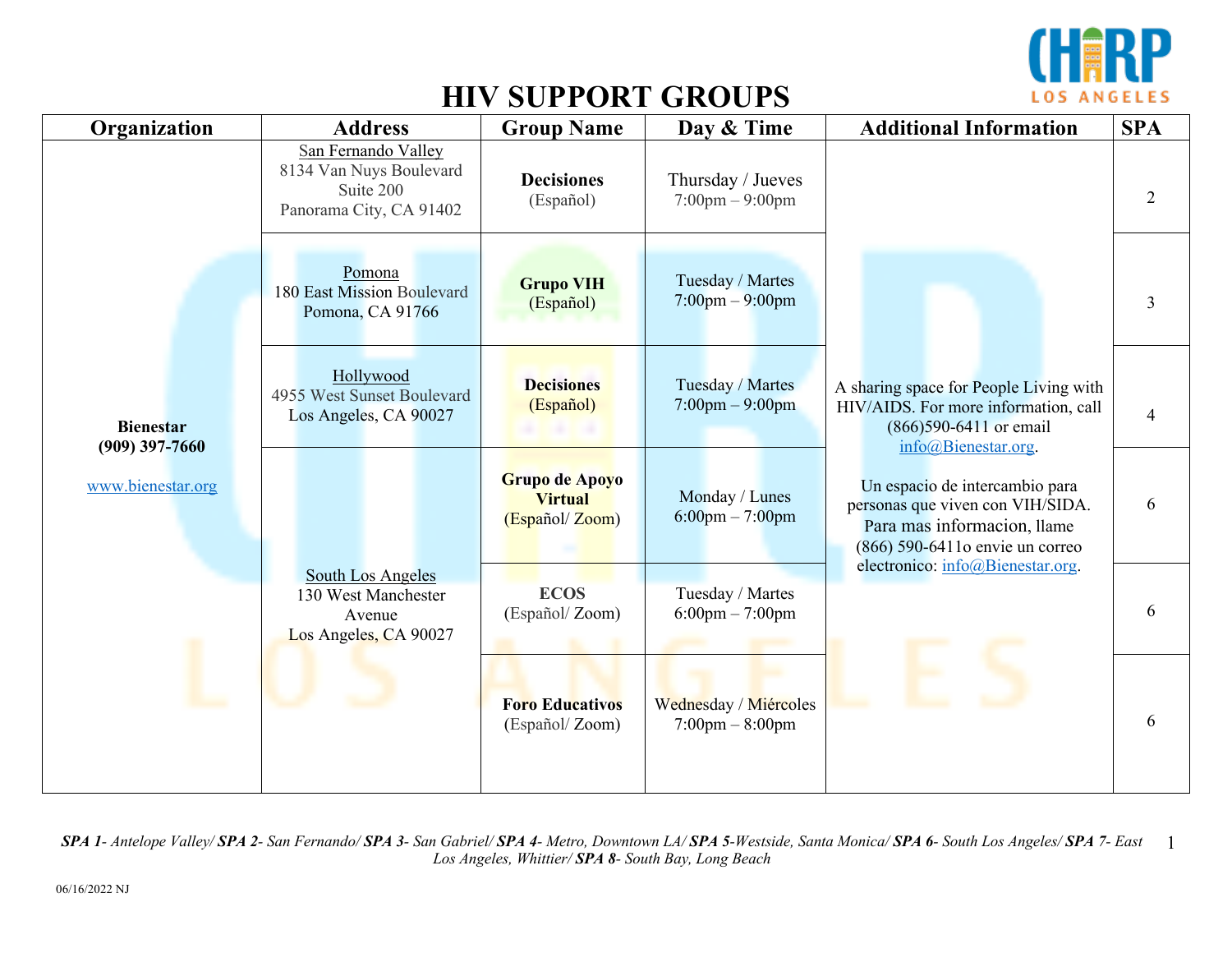

|                                                                      |                                                                               | <b>El Jardin</b><br>(Español/Zoom)            | Monday / Lunes<br>$7:30$ pm $-9$ pm          | Support group for anyone who are<br>Spanish speakers and is 40+.<br>Email rnbeingalive@yahoo.com to<br>register.<br>Grupo de apoyo para personas que<br>hablan Español y tienen 40 años o más.<br>Para registrarse, envie un correo<br>electronico: rnbeingalive@yahoo.com.                                                                                                               |  |
|----------------------------------------------------------------------|-------------------------------------------------------------------------------|-----------------------------------------------|----------------------------------------------|-------------------------------------------------------------------------------------------------------------------------------------------------------------------------------------------------------------------------------------------------------------------------------------------------------------------------------------------------------------------------------------------|--|
|                                                                      |                                                                               | <b>Queen Bees</b><br>(Virtual on Zoom)        | Tuesdays<br>$6:00$ pm $-7:30$ pm             | Women support group for anyone who<br>expresses or identifies as<br>female/woman. Email<br>$\frac{\text{becky}(a)\text{beingalivela.org}}{c}$ for Zoom<br>information.                                                                                                                                                                                                                    |  |
| <b>Being Alive</b><br>$(323) 874 - 4322$<br>http://beingalivela.org/ | 6043 Hollywood Boulevard<br>Suite $B -$ Second floor<br>Los Angeles, CA 90028 | <b>Wise Ones</b><br>(Virtual on Zoom)         | Wednesdays<br>$7:00$ pm $-9:00$ pm           | Drop-in social group for men and<br>women over 35. The topic<br>discusses issues related to aging with<br>HIV and meeting long term survivors<br>dealing with HIV.<br>Email alasdairburton@gmail.com for<br>Zoom information.                                                                                                                                                             |  |
|                                                                      |                                                                               | <b>Bridging the Gap</b><br>(Virtual on Zoom)  | Thursdays<br>$2:30$ pm $-4:30$ pm            | A therapist-led open support group for<br>those wishing to build connections as<br>we emerge from the pandemic. This<br>group is open to all ages and gender<br>expressions. Participants must be<br>medicine compliant and not actively<br>using drugs or alcohol. Contact<br>therapist $\frac{t \cdot \text{capram}(a)}{t \cdot \text{capram}(a)}$ to be<br>screened to join the group. |  |
|                                                                      |                                                                               | <b>Friday Night Life</b><br>(Virtual on Zoom) | Fridays<br>$7:00 \text{pm} - 9:00 \text{pm}$ | Sing and have fun while lifting your<br>spirit and creative expression. Receive<br>empowering coaching and support.<br>Email garrygobrien@gmail.com for<br>Zoom information.                                                                                                                                                                                                              |  |

SPA 1- Antelope Valley/ SPA 2- San Fernando/ SPA 3- San Gabriel/ SPA 4- Metro, Downtown LA/ SPA 5-Westside, Santa Monica/ SPA 6- South Los Angeles/ SPA 7- East 2 *Los Angeles, Whittier/ SPA 8- South Bay, Long Beach*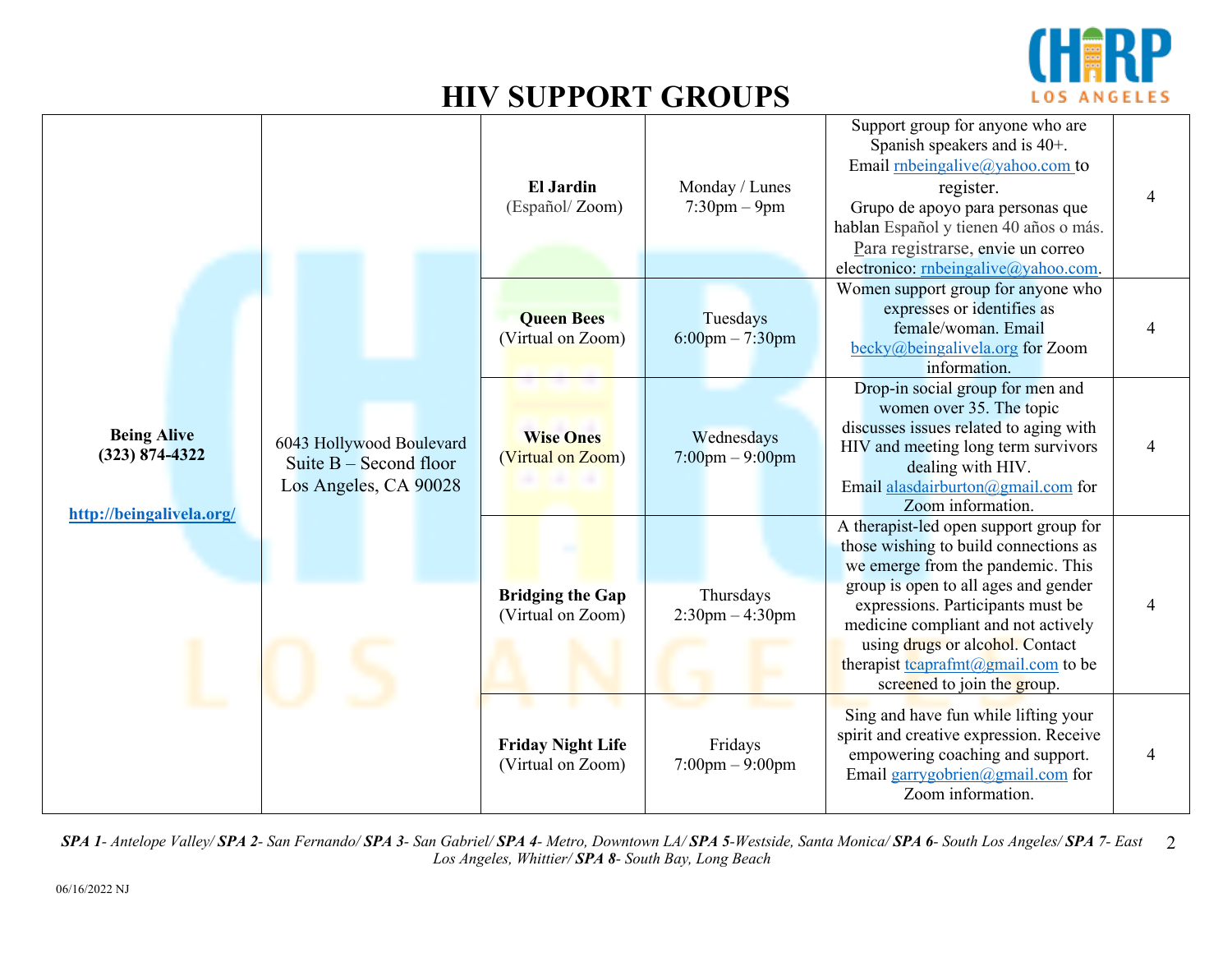

| <b>APAIT</b><br>$(213)$ 375-3830<br>http://apaitonline.org/                               | 3055 Wilshire Boulevard<br>Suite 300<br>Los Angeles, CA 90010 | <b>HOPE</b>                                                          | Monday - Friday                                                                    | Individuals must be HIV-positive:<br>Men, ages 25 and up and Transgender<br>women of color, ages 18 and up. The<br>course of five weekly sessions. For<br>more information on the HOPE<br>program,<br>please contact: Gabriel Reyes<br>$(213)$ 553-1845.                                                                     | 6 |
|-------------------------------------------------------------------------------------------|---------------------------------------------------------------|----------------------------------------------------------------------|------------------------------------------------------------------------------------|------------------------------------------------------------------------------------------------------------------------------------------------------------------------------------------------------------------------------------------------------------------------------------------------------------------------------|---|
| M.A.P<br><b>Minority AIDS Project</b><br>$(323)936 - 4949$<br>www.minorityaidsproject.org | 5149 West Jefferson Blyd<br>Los Angeles, CA 90016             | <b>Weekly Support</b><br>Group /<br>Grupo de Apoyo<br><b>Semanal</b> | Tuesday / Martes<br>$10:30$ am $- 12:00$ pm<br>Thursday<br>$10:30$ am $- 12:00$ pm | Un grupo de apoyo dirigido por un<br>terapeuta para personas con VIH o<br>SIDA. El almuerzo se proporciona<br>después para aquellos que asisten al<br>grupo. El Martes es solo para habla<br>hispana.<br>A therapist-led support group for those<br>who are $HIV+$ or AIDS. Lunch is<br>provided for those who attend group. | 6 |
|                                                                                           |                                                               |                                                                      |                                                                                    |                                                                                                                                                                                                                                                                                                                              |   |
| <b>East Los Angeles Women's</b><br><b>Center</b><br>$(323)$ 526-5819<br>www.elawc.org     | 1431 South Atlantic Blyd<br>Los Angeles, CA 90022             | Mujeres de<br><b>Esperanza/Women</b><br>with Hope                    | Call for schedule                                                                  | ELAWC offers a safe space to<br>connect, share and support one<br>another. Offer support awareness,<br>information, interactive learning<br>lessons and options for a healthier<br>living for more information call<br>$(800)$ 400-7432.                                                                                     | 7 |

SPA 1- Antelope Valley/ SPA 2- San Fernando/ SPA 3- San Gabriel/ SPA 4- Metro, Downtown LA/ SPA 5-Westside, Santa Monica/ SPA 6- South Los Angeles/ SPA 7- East 3 *Los Angeles, Whittier/ SPA 8- South Bay, Long Beach*